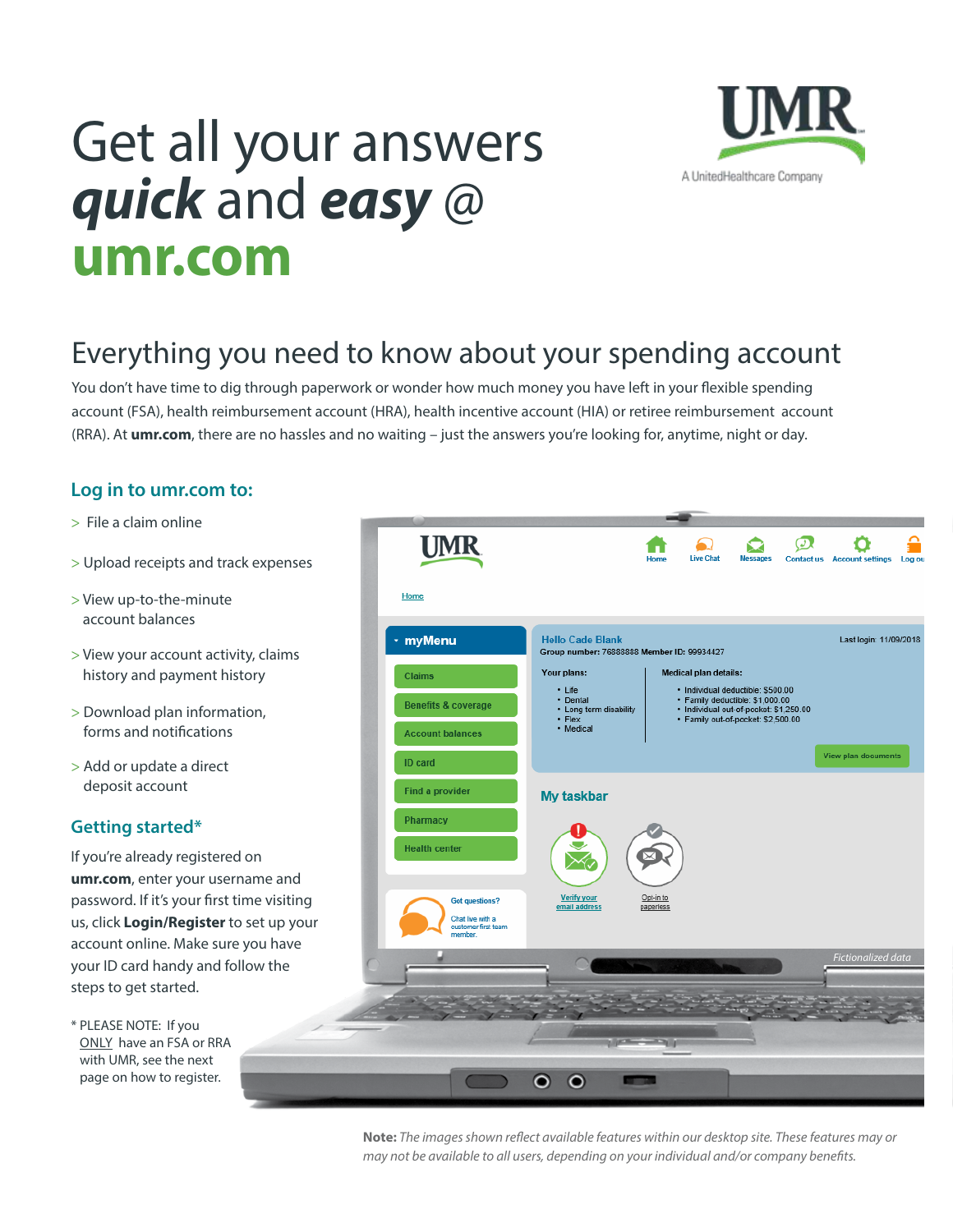

*Fictionalized data* 

#### **How to register**

Once you have selected **Login/Register** please follow the prompts and answer the questions to complete your registration.

- Accounts are in the enrollee's name only, so only the enrollee can register. You will need to indicate you are the member.
- • You will need a member ID to register. If you are not the enrollee in a UMR medical or dental plan, your ID is included in your welcome letter. If you do not have this number, please contact our Customer Service Department to obtain the number.

When all screens and information have been completed, click **Continue** to complete your registration.



\* Select the Flexible spending account (FSA) button to view parking and transportation if ofered by your employer.

#### **Locating your account details**

After you have completed the registration steps or logged directly into your existing account, your home screen is displayed.

To view your information, select **Account balances** from **myMenu** and then select **Flexible spending account (FSA)\* or Health reimbursement account (HRA)** as applicable. If you have more that one account, choose the account you would like to view.

### **Setting up direct deposit authorization**

This service is only available if offered with your plan. To add, change or cancel a direct deposit account, select **Update my direct deposit** in the **I need to...** section.

### **Viewing your account**

To view any account information, click the **green** button to be redirected to your online account administration page.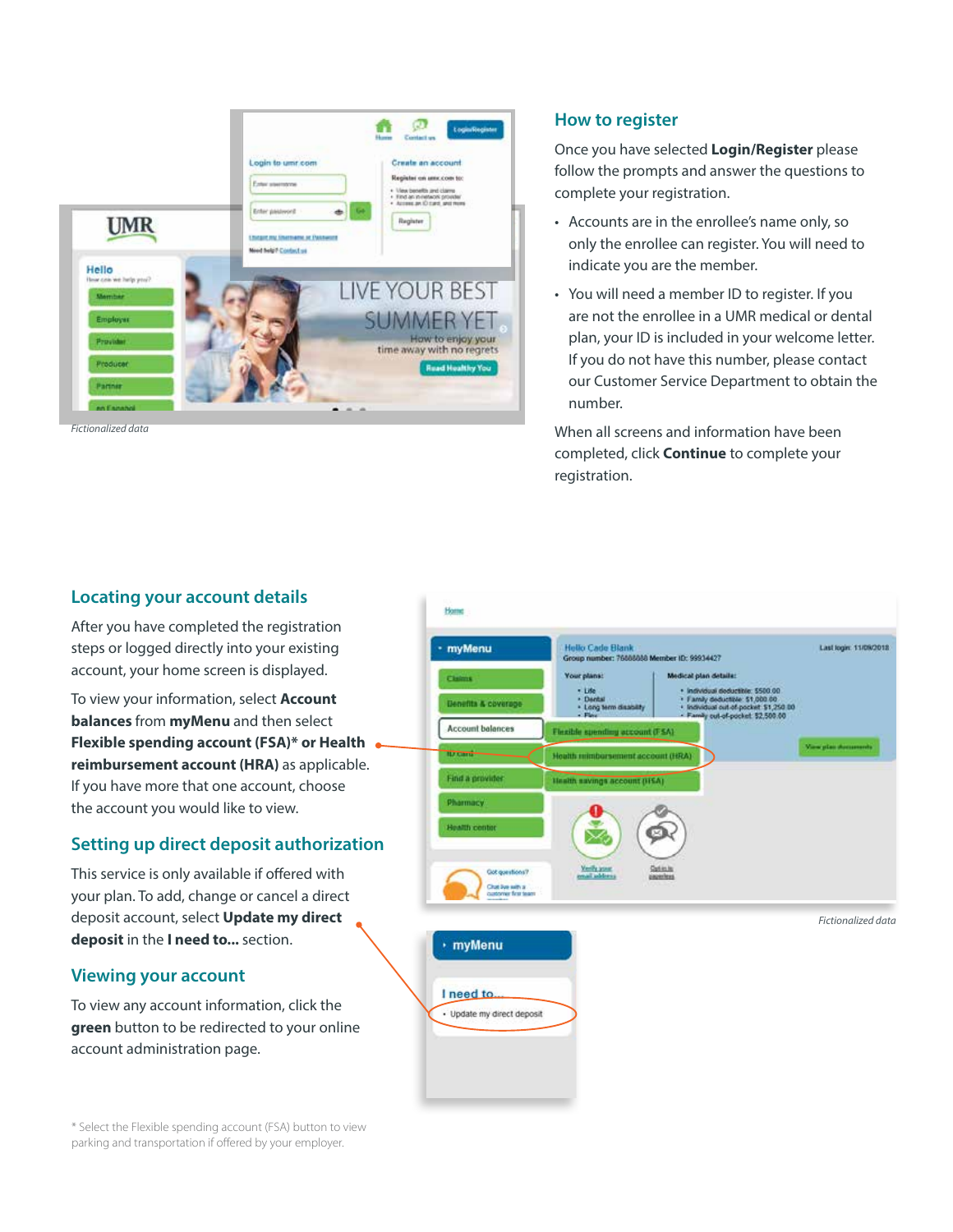|      |                                 |                 | <b>UMR</b>                                              |         |                            |                  |
|------|---------------------------------|-----------------|---------------------------------------------------------|---------|----------------------------|------------------|
| Home | Dashboard                       | <b>Accounts</b> | Forms, Tools &<br>Support                               | Profile | Message Center             |                  |
|      |                                 |                 |                                                         |         |                            |                  |
|      | Welcom                          |                 |                                                         |         |                            |                  |
|      |                                 | <b>Line</b>     | We're Making it Easy to Manage Your Healthcare Expenses | HB      |                            |                  |
|      |                                 |                 |                                                         |         |                            |                  |
|      |                                 |                 |                                                         |         |                            |                  |
|      | I Want To:                      |                 |                                                         |         |                            |                  |
|      | File A Claim<br><b>Accounts</b> |                 |                                                         |         |                            |                  |
|      | PY 2018-01-01 - 2018-12-31 A    |                 |                                                         |         | PY 2018-01-01 - 2018-12-31 |                  |
|      |                                 |                 | <b>AVAILABLE</b>                                        |         |                            | <b>AVAILABLE</b> |
|      | HRA O                           |                 | \$825.00                                                | HCALP O |                            | \$2,333.87       |
|      |                                 |                 |                                                         | DCA O   |                            | \$147.41         |
|      |                                 |                 |                                                         | TRN O   |                            | \$30.00          |

*Fictionalized data* 

# **How do I fle a claim and upload a receipt?**

- 1. On the home page, select **File a Claim**
- 2. OR, hover over the **I want to...** option on any page and select **File a Claim**
- 3. Under **Pay From**, please indicate the type of account dependent care, parking or transportation). Please note: your would like to be reimbursed from (medical, The accounts you are actually enrolled in will be listed.
- 4. Under **Pay To**, it will automatically list Me, since these funds can be paid directly to you. After you select the **payee**, hit **Next**.
- 5. You will then have the opportunity to upload your supporting documentation. Click on **Upload Valid Documentation** and follow the instructions. Once uploaded, you will see the documentation listed and then hit **Next**. You are not required to upload your supporting documentation and can fax or email the documentation to UMR if you prefer. If you do not want to upload the documentation, you can just hit **Next**.
- 6. The claim form will then be provided. Please complete the information for the claim and hit **Next.**

## **Your online account home page**

The home page is easy to navigate:

The **Tasks** section displays alerts and relevant links that enable you to stay up-to-date on your accounts. Any pending and next projected payments can be found here.

You can navigate by hovering over the tabs at the top of the page.

PLEASE NOTE: Direct deposit information, found under the Profle tab, is for informational purposes only. You cannot add, delete or change your direct deposit information here. Direct deposit setup information can be found on page 2 of this guide.

- 7. Once the claim information is completed, you will then see the **Transaction Summary** page. You can add another claim, save for later, or submit if fnished.
	- a. If you select **Save for Later**, you will see a claim in your Claims Basket in the top right corner by your name. Click on this to return to your claims to remove, update, or submit the claim(s). (Please note: If you log out or leave the site, you will receive a message box informing you that you will lose your transactions if you continue. If you hit **Yes** and continue, your claim information will not be saved and will need to be re-entered the next time you log in).
- 8. Once all claim information is entered, you will need to select that you agree to the **Terms and Conditions** and click **Submit** to ensure your claim is submitted to UMR for review.

*(continued on back)*